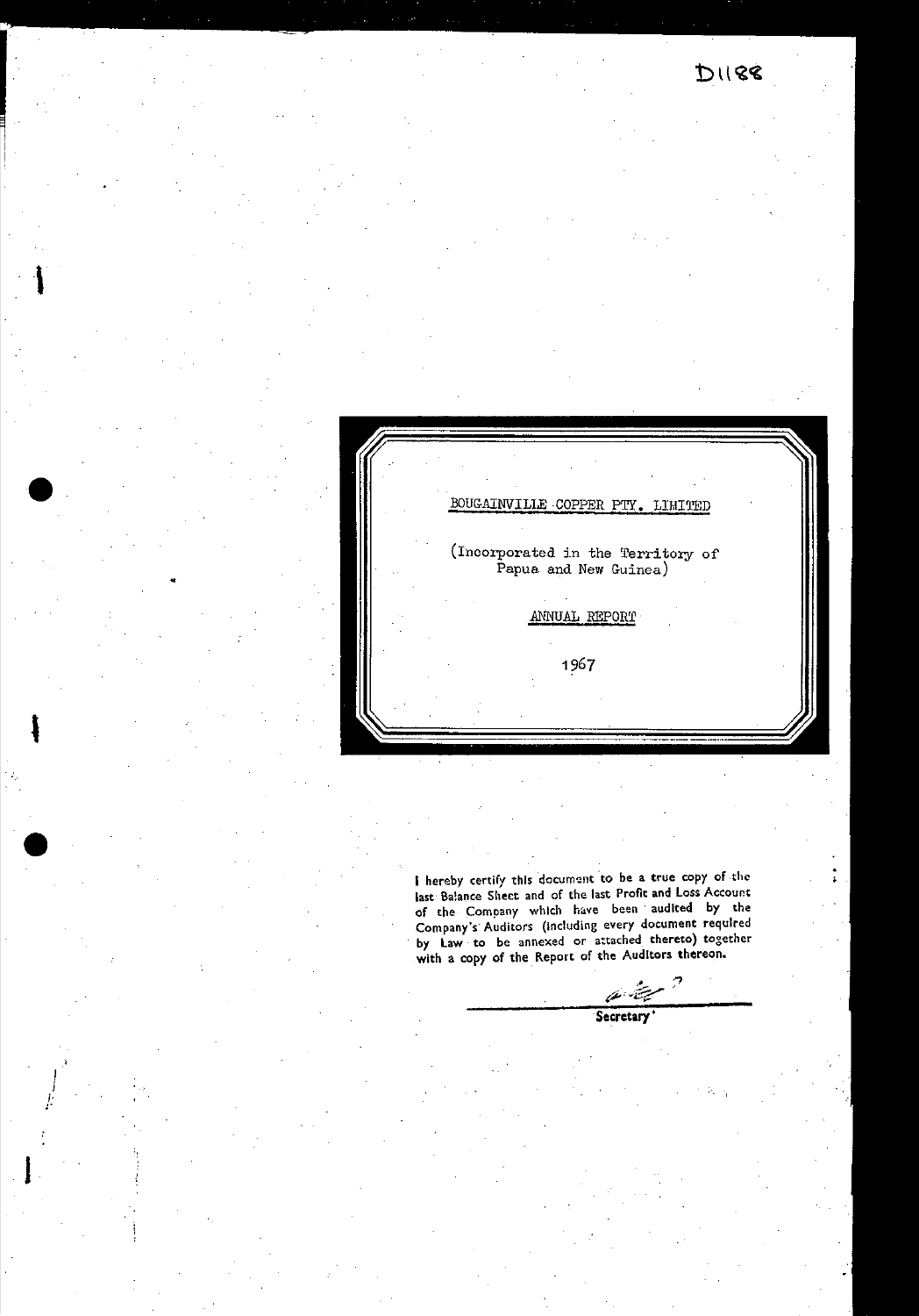(Incorporated in Territory of Papua and New Guinea)

#### DIRECTCRS' REPORT

The Directors present the Balance Sheet of the Company as at 31st December, 1967, and the Profit and Loss Statement for the year ended on that date. The Company did not trade during the period under review.

No dividend was declared or paid during the year.

. No amounts· were transferred to or from reserves.

In the opinion of the Directors, the results for the year have not been materially affected by items of an abnormal character.

No circumstances have arisen which render adherence to the existing method of valuation of assets or liabilities of the Company misleading or inappropriate.

An agreement exists whereby the Company may be required to purchase all the information, buildings and equipment associated with the exploration carried out by its shareholders in the areas covered by the prospecting authorities.

Except as otherwise disclosed, the Company incurred no contingent liability during the year and no contingent liability bas become enforceable or is likely to become enforceable within the succeeding period of twelve months<br>which will materially affect the Company in its ability to meet its obligations as and when they fall due.

#### For and on behalf of the Board

P. W. Quodling Secretary

27th March, 1968.

•

•

•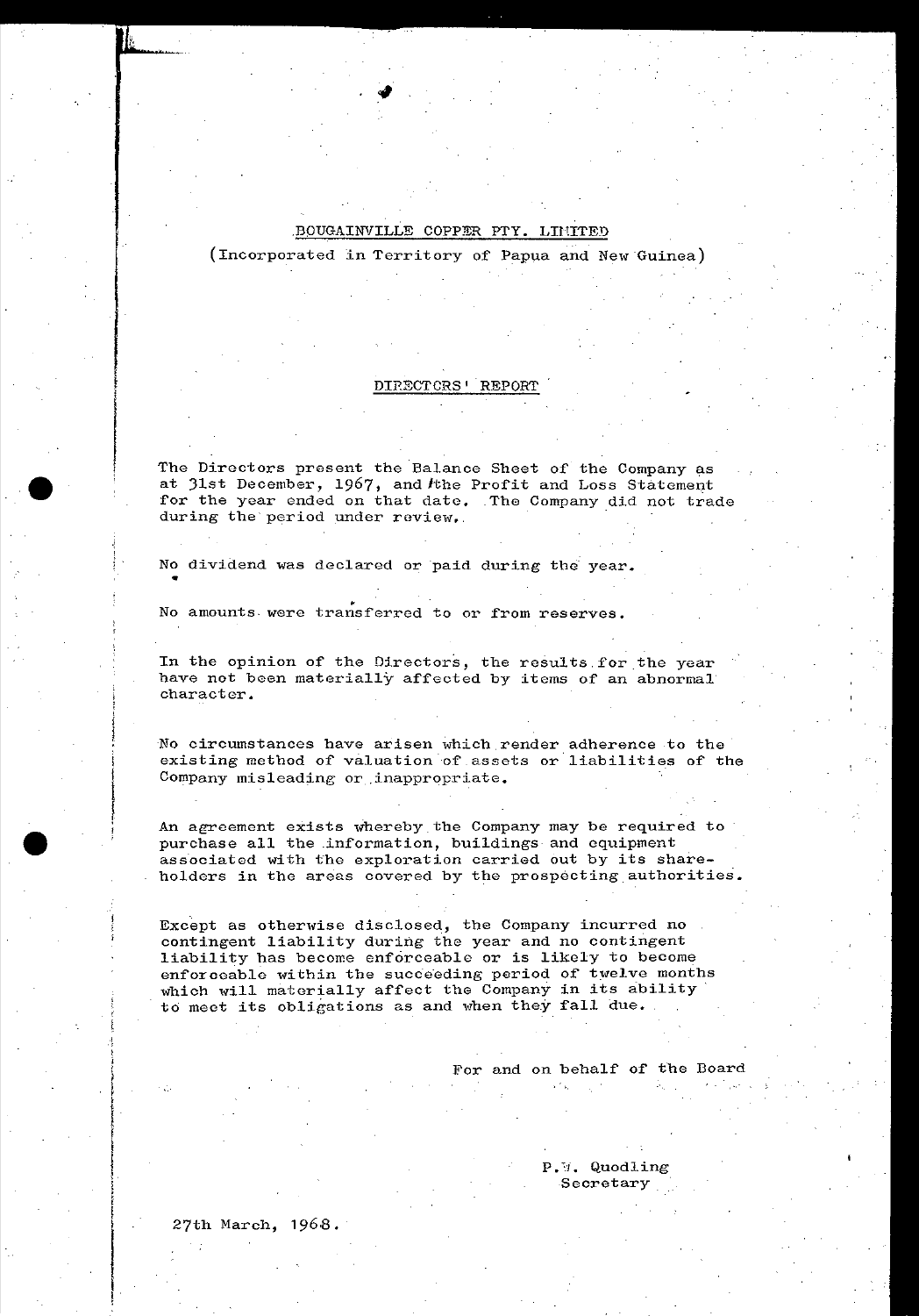(Incorporated in the Territory of Papua and New Guinea on 2nd June, 1967)

#### STATEMENT BY DIRECTORS

In the opinion of the Directors of Bougainville Copper Pty. Limited the accompanying balance sheet and profit and loss statement are drawn up so as to exhibit a true and fair view of the state of affairs of the company at 31st December, 1967, and so as to give a true and fair<br>view of the results of the business for the period, 2nd June, 1967 to 31st December, 1967.

Signed at Melbourne this 5th day of Linuary 1968.

On behalf of the Board

M. MANBY

F. ESPIE

#### Directors

 $\mathcal{O}_{\mathcal{M}_{\mathcal{B}}}=\mathcal{O}_{\mathcal{B}}\left(\mathcal{B}_{\mathcal{B}}\right)=\mathcal{A}_{\mathcal{B}}$ 

#### DECLARATION BY SECRETARY

I, Paul Villiam Quodling, secretary of Bougainville Copper<br>Pty. Limited, do solemnly and sincerely declare that the accompanying balance sheet and profit and loss statement of the company are, to the best of my knowledge and belief, correct.

And I make this solemn declaration conscientiously believing the same to be true and by virtue of the provisions of an Act of the Parliament of Victoria rendering persons making a false declaration punishable for wilful and corrupt perjury.

Declared at Melbourne In the State of Victoria<br>this  $6\frac{d\pi}{d\alpha}$  day of the theory January, 1968.

 $P.$   $\theta$ . QUODLING

Before me :

Agal) D m BENSON JUSTICE OF THE PEACE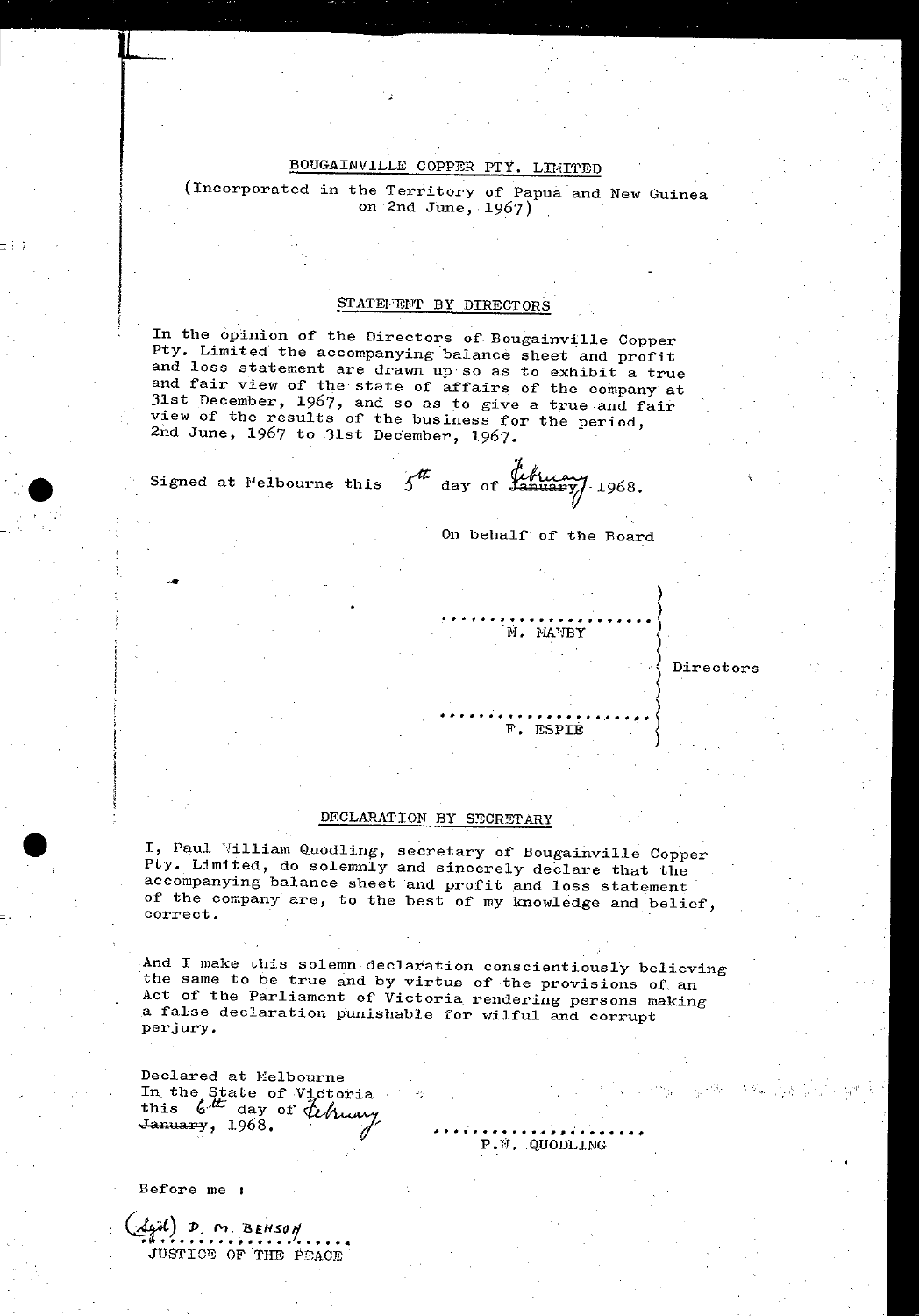#### REPORT OF THE AUDITORS TO THE FEMBERS

In our opinion, the accompanying balance sheet and profit and loss statement are properly drawn up in accordance with the provisions of the Companies Ordinance, 1963, and so as to give a true and fair view of the state of affairs of the company ..

The accounting and other records, including registers, examined by us have, in our opinion, been properly kept in accordance with the provisions of the Ordinance.

6th February 1968.<br>Alfloorume,

Nelbourne,

5th January, 1968.

•

•<br>•

COOPER BROTHERS & CO. Chartered Accountants